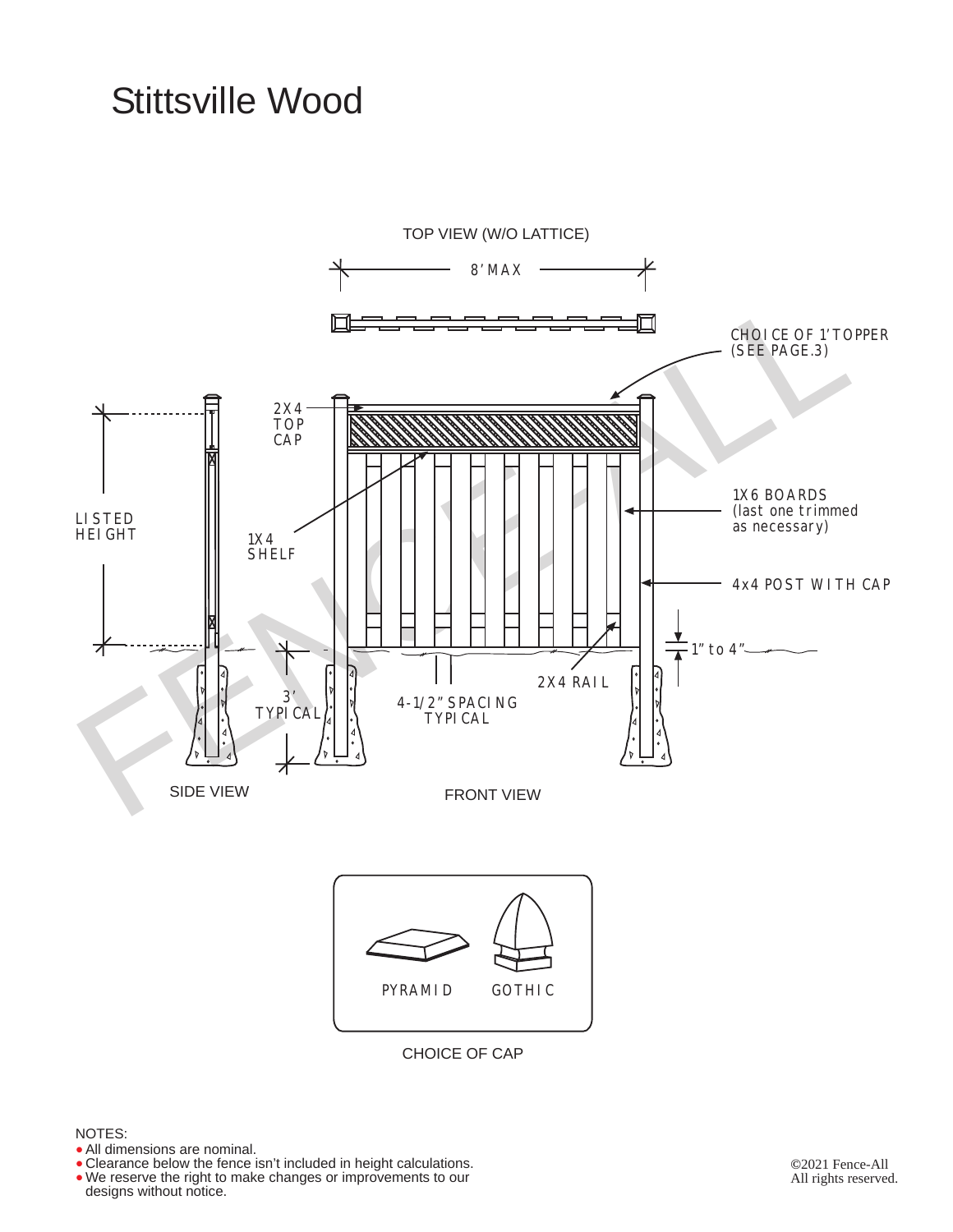## Stittsville Wood Gate



NOTES:

- All dimensions are nominal.
- All dimensions are nominal.<br>• Clearance below the fence isn't included in height calculations.
- We reserve the right to make changes or improvements to our designs without notice.